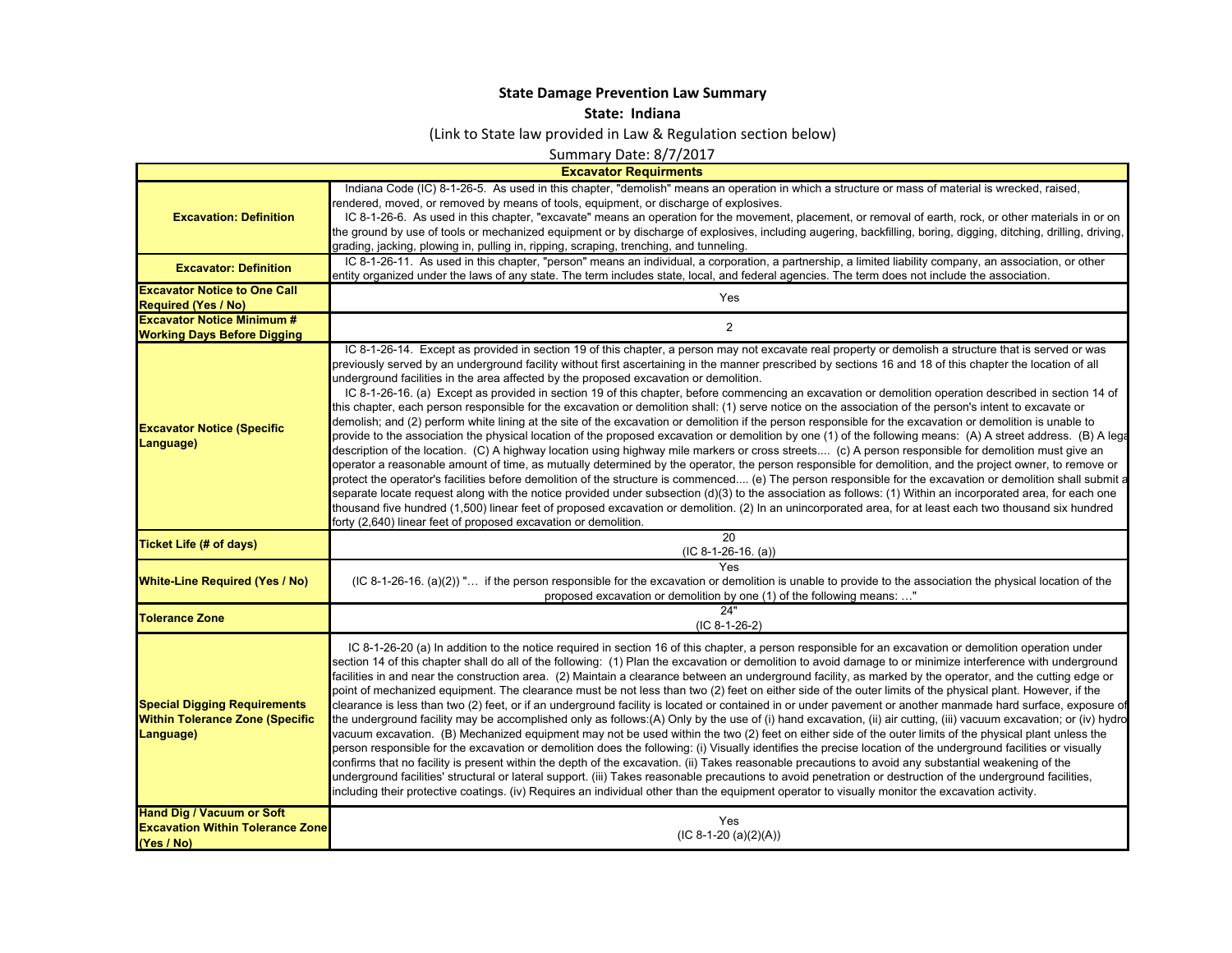| <b>Preserve / Maintain Marks</b><br><b>Required (Yes / No)</b> | No                                                                                                                                                               |
|----------------------------------------------------------------|------------------------------------------------------------------------------------------------------------------------------------------------------------------|
| <b>Call Again If No Response from</b>                          |                                                                                                                                                                  |
| <b>Operator Or Signs Of Unmarked</b>                           | Yes                                                                                                                                                              |
|                                                                | $(IC 8-1-20 (a)(3)(A))$                                                                                                                                          |
| <b>Facilities (Yes / No)</b>                                   |                                                                                                                                                                  |
| <b>Notify One-Call if Marks Moved or</b>                       | Yes                                                                                                                                                              |
| No Longer Visible (Yes / No)                                   | $(IC 8-1-20 (a)(3)(B))$                                                                                                                                          |
| <b>Special Language Regarding</b>                              |                                                                                                                                                                  |
|                                                                | No                                                                                                                                                               |
| <b>Trenchless Technology (Yes / No)</b>                        |                                                                                                                                                                  |
| <b>Separate Locate Request</b>                                 |                                                                                                                                                                  |
| <b>Required for Each Excavator (Yes)</b>                       | Yes                                                                                                                                                              |
| (No                                                            | $(IC 8-1-16 (a))$                                                                                                                                                |
| <b>Notify Operator of Damage (Yes /</b>                        | Yes                                                                                                                                                              |
| No)                                                            | $(IC 8-1-21 (a))$                                                                                                                                                |
|                                                                | Yes                                                                                                                                                              |
| <b>Notify One Call Center of Damage</b>                        |                                                                                                                                                                  |
| (Yes / No)                                                     | $(IC 8-1-21 (a))$                                                                                                                                                |
| <b>Call 911 if Hazardous Materials</b>                         | Yes                                                                                                                                                              |
| <b>Released (Yes / No)</b>                                     | $(IC 8-1-21 (b))$                                                                                                                                                |
| <b>Notice Exemptions (Yes / No)</b>                            | Yes                                                                                                                                                              |
|                                                                |                                                                                                                                                                  |
|                                                                | IC 8-1-26-1 (a) Except as provided by this section, this chapter does not apply to the following: (1) Excavation that is performed: (A) only with a hand         |
|                                                                | tool; (B) on property owned or controlled by the person performing the excavation; and (C) to a depth not greater than twelve (12) inches. (2) Excavation        |
|                                                                | using only animals. (3) Tilling of soil for agricultural purposes, such as plowing, planting, and combining. (4) Surface coal mining and reclamation             |
|                                                                | operations conducted under a permit issued by the natural resources commission under IC 14-34. (5) Railroad right-of-way maintenance or operations. (6)          |
|                                                                | Underground probing to determine the extent of gas migration. (b) This chapter does apply to blasting, setting drainage tile, subsoiling, and other              |
| <b>Notice Exemptions (Specific</b>                             | subsurface activities. (c) Sections 16, 19, 20, and 22 of this chapter apply to the construction and installation of railroad signal facilities and drainage     |
| Language))                                                     | facilities at public grade crossings.                                                                                                                            |
|                                                                |                                                                                                                                                                  |
|                                                                | IC 8-1-26-19 (a) A person responsible for emergency excavation or demolition to ameliorate an imminent danger to life, health, property, or loss of              |
|                                                                | service is not required to comply with the notice requirements of section 16 of this chapter. However, that person shall: (1) give, as soon as practicable, oral |
|                                                                | notice of the emergency excavation or demolition to the association; and (2) request emergency assistance from each operator identified by the association       |
|                                                                | as having underground facilities located inthe area of the emergency excavation or demolition in locating and providing immediate protection to the              |
|                                                                | operator's underground facilities. (b) This section applies to an operator making an emergency repair to its own underground facility.                           |
|                                                                | <b>Operator Response</b>                                                                                                                                         |
| Minimum # Days for Operator to                                 |                                                                                                                                                                  |
| <b>Respond After Receiving Notice</b>                          | $\overline{2}$                                                                                                                                                   |
| (Generally)                                                    |                                                                                                                                                                  |
|                                                                | IC 8-1-26-18 (a). Each operator notified under section 16 of this chapter shall, in two (2) full working days after receiving the notice of intent provided in   |
|                                                                | section 16 of this chapter, supply to the person responsible for the excavation or demolition the following information, using maps when appropriate: (1) The    |
| <b>Operator Requirements to</b>                                | approximate location and description of all the operator's underground facilities that may be damaged as a result of the excavation or demolition. (2) The       |
| <b>Respond to Locate Notification</b>                          | location and description of all facility markers indicating the approximate location of the underground facilities. (3) Any other information that would assist  |
|                                                                |                                                                                                                                                                  |
| (Specific Language)                                            | that person in locating and avoiding damage to the underground facilities, including providing adequate temporary markings indicating the approximate            |
|                                                                | location of the underground facility and locations where permanent facility markers do not exist.                                                                |
|                                                                |                                                                                                                                                                  |
| <b>Minimum Standards for Locator</b>                           | <b>No</b>                                                                                                                                                        |
| <b>Qualifications (Yes / No)</b>                               |                                                                                                                                                                  |
| <b>Minimum Standards for Locator</b>                           |                                                                                                                                                                  |
| <b>Qualifications</b>                                          | Not addressed                                                                                                                                                    |
| (Specific Language)                                            |                                                                                                                                                                  |
| <b>Law Specifies Marking Standards</b>                         | No                                                                                                                                                               |
| <b>Other Than Color</b>                                        | $(IC 8-1-26-18(b))$                                                                                                                                              |
| (Yes / No)                                                     |                                                                                                                                                                  |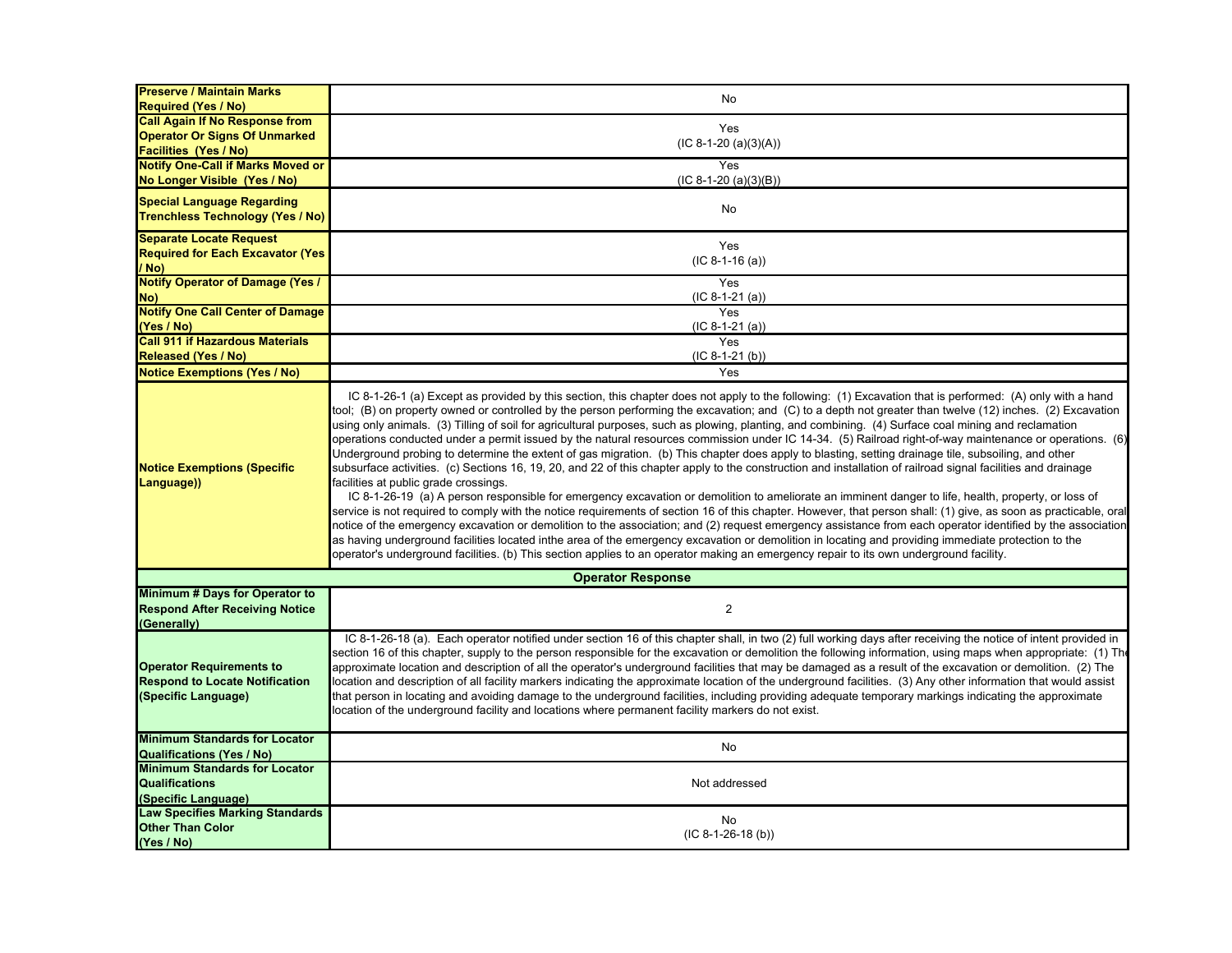| <b>Law Specifies Marking Standards</b><br><b>Other Than Color (Specific</b><br>Language)                                                   | Not addressed                                                                                                                                                                                                                                                                                                                                                                                                                                                                                                                                                                                                                                                                                                                                                                                                                                                                                                                                                                                                                                                                                                                                                                                                                                                                                                             |
|--------------------------------------------------------------------------------------------------------------------------------------------|---------------------------------------------------------------------------------------------------------------------------------------------------------------------------------------------------------------------------------------------------------------------------------------------------------------------------------------------------------------------------------------------------------------------------------------------------------------------------------------------------------------------------------------------------------------------------------------------------------------------------------------------------------------------------------------------------------------------------------------------------------------------------------------------------------------------------------------------------------------------------------------------------------------------------------------------------------------------------------------------------------------------------------------------------------------------------------------------------------------------------------------------------------------------------------------------------------------------------------------------------------------------------------------------------------------------------|
| Law Includes Specific Language<br>For Operators To Locate Sewer<br>Laterals (Yes / No)                                                     | No                                                                                                                                                                                                                                                                                                                                                                                                                                                                                                                                                                                                                                                                                                                                                                                                                                                                                                                                                                                                                                                                                                                                                                                                                                                                                                                        |
| Law Includes Specific Language<br><b>For Operators To Locate</b><br><b>Abandoned Facilities (Yes / No)</b>                                 | Yes                                                                                                                                                                                                                                                                                                                                                                                                                                                                                                                                                                                                                                                                                                                                                                                                                                                                                                                                                                                                                                                                                                                                                                                                                                                                                                                       |
| <b>Facilities</b><br>(Specific Language)                                                                                                   | IC 8-1-26-15 (a). An operator that has underground facilities located in Indiana must become a member of the association and shall provide the following<br>information to the association: (1) The name of each township and county in which the operator has underground facilities, including those facilities that<br>Operator Must Locate Abandoned have been abandoned in place by the operator but not yet physically removed.<br>IC 8-1-26-18 (a). Subject to subsection (i), each operator notified under section 16 of this chapter shall, not later than two (2) full working days after<br>receiving the notice of intent provided in section 16 of this chapter, supply to the person responsible for the excavation or demolition the following<br>information, using maps when appropriate: (1) The approximate location and a description of all the operator's underground facilities that may be damaged<br>as a result of the excavation or demolition.                                                                                                                                                                                                                                                                                                                                                |
| <b>Positive Response Required -</b><br><b>Operator Contact Excavator</b><br>(Yes / No)                                                     | Yes                                                                                                                                                                                                                                                                                                                                                                                                                                                                                                                                                                                                                                                                                                                                                                                                                                                                                                                                                                                                                                                                                                                                                                                                                                                                                                                       |
| Positive Response Required -<br><b>Operator Contact Excavator</b><br>(Specific Language)                                                   | IC 8-1-26-18 (a). Each operator notified under section 16 of this chapter shall, in two (2) full working days after receiving the notice of intent provided in<br>section 16 of this chapter, supply to the person responsible for the excavation or demolition the following information, using maps when appropriate: (1) The<br>approximate location and description of all the operator's underground facilities that may be damaged as a result of the excavation or demolition. (2) The<br>location and description of all facility markers indicating the approximate location of the underground facilities. (3) Any other information that would assist<br>that person in locating and avoiding damage to the underground facilities, including providing adequate temporary markings indicating the approximate<br>location of the underground facility and locations where permanent facility markers do not exist (d) Each operator notified under section 16 of this<br>chapter shall, within two (2) full working days of receiving the notice of intent provided in section 16 of this chapter, make a reasonable attempt to provide<br>notification to the person responsible for the excavation or demolition if the operator has no facilities in the location of the proposed excavation or demolition |
| <b>Positive Response Required -</b><br><b>Operator Contact One Call Center</b><br>(Yes / No)                                               | No                                                                                                                                                                                                                                                                                                                                                                                                                                                                                                                                                                                                                                                                                                                                                                                                                                                                                                                                                                                                                                                                                                                                                                                                                                                                                                                        |
| <b>Positive Response Required -</b><br><b>Operator Contact One Call Center</b><br>(Specific Language)                                      | Not addressed                                                                                                                                                                                                                                                                                                                                                                                                                                                                                                                                                                                                                                                                                                                                                                                                                                                                                                                                                                                                                                                                                                                                                                                                                                                                                                             |
| <b>Positive Response - One-Call</b><br><b>Automated (Yes / No)</b>                                                                         | No                                                                                                                                                                                                                                                                                                                                                                                                                                                                                                                                                                                                                                                                                                                                                                                                                                                                                                                                                                                                                                                                                                                                                                                                                                                                                                                        |
| <b>Operator Must Provide One-Call</b><br><b>Center with Information On</b><br><b>Locations of Buried Facilities (Yes)</b><br>/ No)         | Yes                                                                                                                                                                                                                                                                                                                                                                                                                                                                                                                                                                                                                                                                                                                                                                                                                                                                                                                                                                                                                                                                                                                                                                                                                                                                                                                       |
| <b>Operator Must Provide One-Call</b><br><b>Center with Information On</b><br><b>Locations of Buried Facilities</b><br>(Specific Language) | IC 8-1-26-15 (a). An operator that has underground facilities located in Indiana must become a member of the association and shall provide the following<br>information to the association: (1) The name of each township and county in which the operator has underground facilities, including those facilities that<br>have been abandoned in place by the operator but not yet physically removed.                                                                                                                                                                                                                                                                                                                                                                                                                                                                                                                                                                                                                                                                                                                                                                                                                                                                                                                    |
| <b>Operator Must Update Information</b><br>On Locations of Buried Facilities<br>(Yes / No)                                                 | Yes                                                                                                                                                                                                                                                                                                                                                                                                                                                                                                                                                                                                                                                                                                                                                                                                                                                                                                                                                                                                                                                                                                                                                                                                                                                                                                                       |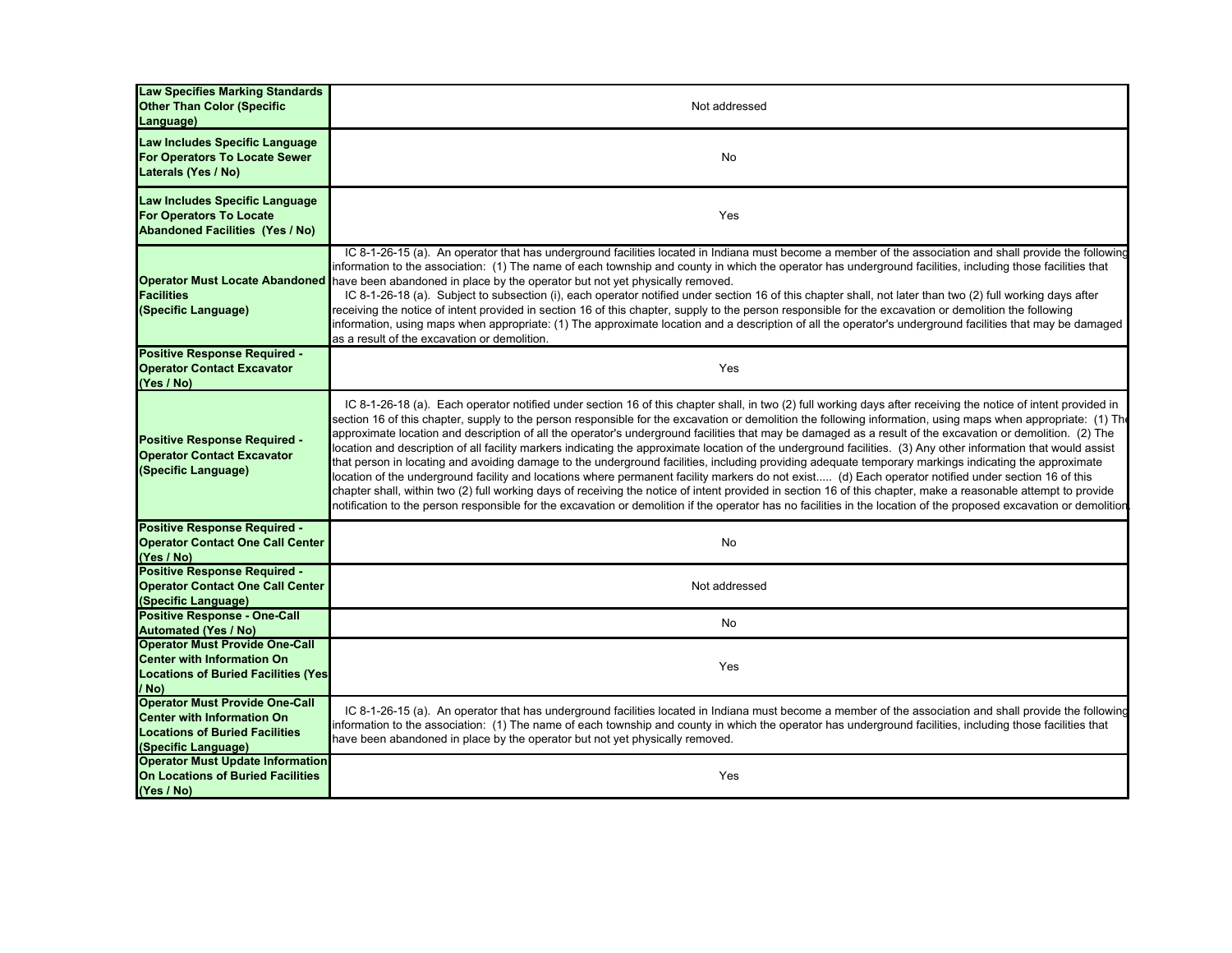| <b>On Locations of Buried Facilities</b><br>(Specific Language)<br><b>New Facilities Must Be Locatable</b><br><b>Electronically</b><br>(Yes / No)<br><b>New Facilities Must Be Locatable</b><br><b>Electronically (Specific Language)</b> | IC 8-1-26-15 (a). An operator that has underground facilities located in Indiana must become a member of the association and shall provide the following<br><b>Operator Must Update Information i</b> nformation to the association: (1) The name of each township and county in which the operator has underground facilities, including those facilities that<br>have been abandoned in place by the operator but not yet physically removed. (b) An operator shall report any changes in the information contained in the<br>list recorded under subsection (a) with the association within thirty (30) calendar days of the change. The document reflecting the changes shall be cross-<br>referenced to the original information reported under subsection (a).<br>No<br>Not addressed.                                                                                                                                                                                                                                                                                                                                                                                                                                                                                                                                                                                                                                                                                                                                                                                                                                                                                                                                                                                                                                                                                                                                                                                                                                                                                                                                                                                                                                                                                          |
|-------------------------------------------------------------------------------------------------------------------------------------------------------------------------------------------------------------------------------------------|---------------------------------------------------------------------------------------------------------------------------------------------------------------------------------------------------------------------------------------------------------------------------------------------------------------------------------------------------------------------------------------------------------------------------------------------------------------------------------------------------------------------------------------------------------------------------------------------------------------------------------------------------------------------------------------------------------------------------------------------------------------------------------------------------------------------------------------------------------------------------------------------------------------------------------------------------------------------------------------------------------------------------------------------------------------------------------------------------------------------------------------------------------------------------------------------------------------------------------------------------------------------------------------------------------------------------------------------------------------------------------------------------------------------------------------------------------------------------------------------------------------------------------------------------------------------------------------------------------------------------------------------------------------------------------------------------------------------------------------------------------------------------------------------------------------------------------------------------------------------------------------------------------------------------------------------------------------------------------------------------------------------------------------------------------------------------------------------------------------------------------------------------------------------------------------------------------------------------------------------------------------------------------------|
| Design Request (Yes / No)                                                                                                                                                                                                                 | No                                                                                                                                                                                                                                                                                                                                                                                                                                                                                                                                                                                                                                                                                                                                                                                                                                                                                                                                                                                                                                                                                                                                                                                                                                                                                                                                                                                                                                                                                                                                                                                                                                                                                                                                                                                                                                                                                                                                                                                                                                                                                                                                                                                                                                                                                    |
| <b>Mandatory One Call Membership</b>                                                                                                                                                                                                      | <b>One Call, Enforcement, and Reporting</b><br>Yes                                                                                                                                                                                                                                                                                                                                                                                                                                                                                                                                                                                                                                                                                                                                                                                                                                                                                                                                                                                                                                                                                                                                                                                                                                                                                                                                                                                                                                                                                                                                                                                                                                                                                                                                                                                                                                                                                                                                                                                                                                                                                                                                                                                                                                    |
| (Yes / No)                                                                                                                                                                                                                                | (IC 8-1-15 and IC 8-1-17)                                                                                                                                                                                                                                                                                                                                                                                                                                                                                                                                                                                                                                                                                                                                                                                                                                                                                                                                                                                                                                                                                                                                                                                                                                                                                                                                                                                                                                                                                                                                                                                                                                                                                                                                                                                                                                                                                                                                                                                                                                                                                                                                                                                                                                                             |
| <b>One Call Membership Exemptions</b><br>(Yes / No)                                                                                                                                                                                       | Yes                                                                                                                                                                                                                                                                                                                                                                                                                                                                                                                                                                                                                                                                                                                                                                                                                                                                                                                                                                                                                                                                                                                                                                                                                                                                                                                                                                                                                                                                                                                                                                                                                                                                                                                                                                                                                                                                                                                                                                                                                                                                                                                                                                                                                                                                                   |
| <b>One Call Membership Exemptions</b><br>(Specific Language)                                                                                                                                                                              | IC 8-1-26-10. As used in this chapter, "operator" means a person who owns or operates an underground facility, other than an underground facility that:<br>(1) is located on real property that the person owns or occupies; and (2) the person operates for the person's benefits.<br>IC 8-1-26-15. (a) An operator that has underground facilities located in Indiana must become a member of the association and shall provide the following<br>information to the association<br>IC 8-1-26-17. (a) An operator that has underground facilities located in Indiana must be a member of the Indiana Underground Plant Protection Service o<br>its successor organization                                                                                                                                                                                                                                                                                                                                                                                                                                                                                                                                                                                                                                                                                                                                                                                                                                                                                                                                                                                                                                                                                                                                                                                                                                                                                                                                                                                                                                                                                                                                                                                                            |
| <b>One-Call Law Addresses Board</b><br>Make-Up (Yes / No)                                                                                                                                                                                 | Yes                                                                                                                                                                                                                                                                                                                                                                                                                                                                                                                                                                                                                                                                                                                                                                                                                                                                                                                                                                                                                                                                                                                                                                                                                                                                                                                                                                                                                                                                                                                                                                                                                                                                                                                                                                                                                                                                                                                                                                                                                                                                                                                                                                                                                                                                                   |
| <b>One-Call Law Addresses Board</b><br><b>Make-Up (Specific Language)</b>                                                                                                                                                                 | IC 8-1-26-17 (a)(1).  The articles of incorporation or the bylaws of the Indiana Underground Plant Protection Service or its successor organization shall<br>do the following: (1) Provide that the board of directors of the Indiana Underground Plant Protection Service or its successor organization is composed of:<br>(A) five (5) members representing electric utilities other than municipal electric utilities, including corporations organized or operating under IC 8-1-13 or<br>corporations organized under IC 23-17, some of whose members are local district corporations (as described in IC 8-1-13-23); (B) five (5) members<br>representing investor owned gas utilities, including pipelines; (C) five (5) members representing telecommunications providers, at least one (1) of whom is a<br>provider of cable television service; (D) five (5) members representing water or sewer utilities other than municipal water or sewer utilities; and (E) five (5)<br>members representing political subdivisions, including municipal utilities, which must include the political subdivision that owns the largest waterworks utility<br>in Indiana that is owned by: (i) a political subdivision; or (ii) a department of public utilities created by IC 8-1-11.1.                                                                                                                                                                                                                                                                                                                                                                                                                                                                                                                                                                                                                                                                                                                                                                                                                                                                                                                                                                                               |
| <b>Separate Body Designated to</b><br><b>Advise Enforcement Authority</b><br>(Yes / No)                                                                                                                                                   | Yes                                                                                                                                                                                                                                                                                                                                                                                                                                                                                                                                                                                                                                                                                                                                                                                                                                                                                                                                                                                                                                                                                                                                                                                                                                                                                                                                                                                                                                                                                                                                                                                                                                                                                                                                                                                                                                                                                                                                                                                                                                                                                                                                                                                                                                                                                   |
| <b>Separate Body Designated to</b><br><b>Advise Enforcement Authority</b><br>(Specific Language)                                                                                                                                          | IC 8-1-26-1.5 As used in this chapter, "advisory committee" refers to the underground plant protection advisory committee established by section 23 of<br>this chapter.<br>IC 8-1-26-23 (a) The underground plant protection advisory committee is established. (b) The advisory committee consists of the following seven (7)<br>members appointed by the governor: (1) One (1) member representing the association. (2) One (1) member representing investor owned gas utilities. (3)<br>One (1) member representing operators of pipeline facilities or pipelines. (4) One (1) member representing municipal gas utilities. (5) Two (2) members<br>representing commercial excavators. (6) One (1) member representing providers of facility locate marking services (h) The advisory committee shall act<br>in an advisory capacity to the commission concerning the implementation and enforcement of this chapter. In this capacity, and subject to subsections (i)<br>and (j), the advisory committee may recommend the following penalties with respect to persons that the pipeline safety division has found to violate this<br>chapter: (1) Civil penalties consistent with this chapter. (2) Participation in education or training programs developed and implemented by the commission.<br>(3) Warning letters. (4) Development of a plan to avoid future violations of this<br>chapter. … (i) The advisory board may consider the following when making a recommendation under subsection (h): (1) Whether the person found to be in<br>violation of this chapter is a first time or repeat violator. (2) Whether the person found to be in violation of this chapter is: (A) a homeowner or tenant<br>performing excavation or demolition: (i) on the homeowner's or tenant's residential property; and (ii) outside an operator's easement or right of way; or (B) a<br>business entity. (3) The severity of the violation. (j) If the advisory committee determines that: (1) the person found to be in violation of this chapter is a first<br>time violator described in subsection (i)(2)(A); and (2) the violation did not result in physical harm to a person; the advisory committee may not recommend a<br>penalty described in subsection (h)(1) or (h)(4). |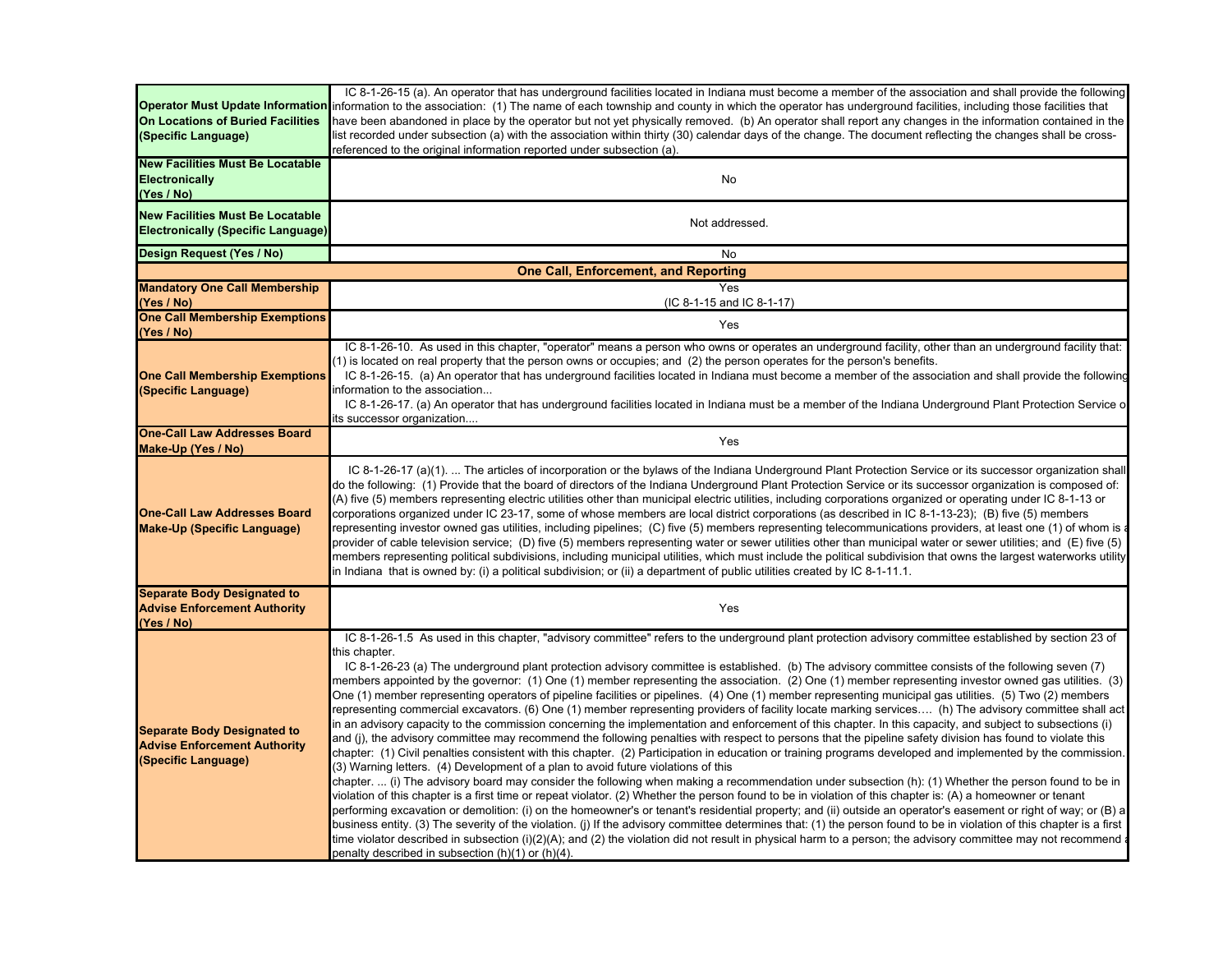| <b>Penalties / Fines Excavators</b><br>(Yes / No)                                                                                     | Yes                                                                                                                                                                                                                                                                                                                                                                                                                                                                                                                                                                                                                                                                                                                                                                                                                                                                                                                                                                                                                                                                                                                                                                                                                                                                                                                                                                                                                                                                                                                                                                                                                                                                                                                                                                                                                                                                                                                                                                                                                                                                                                                                                                                                                                                                                                                                                                                                                                                                                                                                                                                                                                                                                                                       |
|---------------------------------------------------------------------------------------------------------------------------------------|---------------------------------------------------------------------------------------------------------------------------------------------------------------------------------------------------------------------------------------------------------------------------------------------------------------------------------------------------------------------------------------------------------------------------------------------------------------------------------------------------------------------------------------------------------------------------------------------------------------------------------------------------------------------------------------------------------------------------------------------------------------------------------------------------------------------------------------------------------------------------------------------------------------------------------------------------------------------------------------------------------------------------------------------------------------------------------------------------------------------------------------------------------------------------------------------------------------------------------------------------------------------------------------------------------------------------------------------------------------------------------------------------------------------------------------------------------------------------------------------------------------------------------------------------------------------------------------------------------------------------------------------------------------------------------------------------------------------------------------------------------------------------------------------------------------------------------------------------------------------------------------------------------------------------------------------------------------------------------------------------------------------------------------------------------------------------------------------------------------------------------------------------------------------------------------------------------------------------------------------------------------------------------------------------------------------------------------------------------------------------------------------------------------------------------------------------------------------------------------------------------------------------------------------------------------------------------------------------------------------------------------------------------------------------------------------------------------------------|
| <b>Penalties / Fines Excavators</b><br>(Specific Language)                                                                            | IC 8-1-26-16 (h). A person that: (1) causes damage to a pipeline facility located in an area of excavation or demolition; (2) is required to provide notice<br>under this section for the excavation or demolition; and (3) fails to provide the notice; may be subject to a civil penalty in an amount recommended by the<br>advisory committee and approved by the commission, not to exceed ten thousand dollars (\$10,000). (i) A person that: (1) causes damage to a pipeline<br>facility located in an area of excavation or demolition; (2) is required to perform white lining under subsection (a)(2); and (3) fails to perform white lining<br>before an operator of a pipeline facility arrives at the site of the proposed excavation or demolition to mark the operator's pipeline facilities; may be subject t<br>a civil penalty in an amount recommended by the advisory committee and approved by the commission, not to exceed ten thousand dollars (\$10,000).<br>IC 8-1-26-19 (a). A person responsible for emergency excavation or demolition to ameliorate an imminent danger to life, health, property, or loss of<br>service is not required to comply with the notice requirements of section 16 of this chapter. However, … (c) A person that knowingly provides false notice of<br>an emergency excavation or demolition to the association under subsection (a) may be subject to a civil penalty in an amount recommended by the advisor<br>committee and approved by the commission, not to exceed one thousand dollars (\$1,000).<br>IC 8-1-26-20 (a). In addition to the notice required in section 16 of this chapter, a person responsible for an excavation or demolition operation under<br>section 14 of this chapter shall do all of the following … (b) A person who: (1) violates subsection (a); and (2) causes damage to a pipeline facility in the area<br>of the excavation or demolition; may be subject to a civil penalty in an amount recommended by the advisory committee and approved by the commission,<br>not to exceed ten thousand dollars (\$10,000).                                                                                                                                                                                                                                                                                                                                                                                                                                                                                                                                                                                                             |
| <b>Penalties / Fines Operators</b><br>(Yes / No)                                                                                      | Yes                                                                                                                                                                                                                                                                                                                                                                                                                                                                                                                                                                                                                                                                                                                                                                                                                                                                                                                                                                                                                                                                                                                                                                                                                                                                                                                                                                                                                                                                                                                                                                                                                                                                                                                                                                                                                                                                                                                                                                                                                                                                                                                                                                                                                                                                                                                                                                                                                                                                                                                                                                                                                                                                                                                       |
| <b>Penalties / Fines Operators</b><br>(Specific Language)                                                                             | IC 8-1-26-15 (a). An operator that has underground facilities located in Indiana must become a member of the association and shall provide the following<br>nformation to the association … (d) A person that is required, but fails, to maintain membership in the association … may be subject to a civil penalty in an<br>amount  not to exceed one hundred dollars (\$100). Each day that a person that is required, but fails, to maintain membership in the association constitutes<br>a separate violation for purposes of imposing a fine under this subsection.<br>IC 8-1-26-18 (a). Each operator notified under section 16 of this chapter shall  supply to the person responsible for the excavation or demolition the<br>following information  (f) This subsection applies if all of the following occur: (1) An operator of a pipeline facility is required to supply information,<br>including facility locate markings, under subsection (a) to a person responsible for an excavation or demolition. (2) The operator of the pipeline facility fails<br>to supply the information described in subdivision (1) or provides incorrect facility locate markings. (3) The operator's pipeline facility is damaged during the<br>excavation or demolition for which the operator was required to supply the information described in subdivision (1). The operator of the pipeline facility may<br>be subject to a civil penalty  not to exceed one thousand dollars (\$1,000). (g) Subsection (f) does not apply to an operator that:(1) is repairing its own<br>underground facilities; or(2) fails to supply required information or provide facility locate markings due to factors beyond the control of the operator.<br>IC 8-1-26-19 (a). A person responsible for emergency excavation or demolition  is not required to comply with the notice requirements of section 16 of<br>this chapter. However, that person shall: (1) give, as soon as practicable, oral notice of the emergency excavation or demolition to the association; and (2)<br>request emergency assistance from each operator identified by the association as having underground facilities located in the area  in locating and<br>providing immediate protection to the operator's underground facilities (b) This section applies to an operator making an emergency repair to its own<br>underground facility. (c) A person that knowingly provides false notice of an emergency excavation or demolition to the association under subsection (a)<br>may be subject to a civil penalty in an amount recommended by the advisory committee and approved by the commission, not to exceed one thousand<br>dollars (\$1,000). |
| Penalties / Fines Other (Yes / No)                                                                                                    | Yes                                                                                                                                                                                                                                                                                                                                                                                                                                                                                                                                                                                                                                                                                                                                                                                                                                                                                                                                                                                                                                                                                                                                                                                                                                                                                                                                                                                                                                                                                                                                                                                                                                                                                                                                                                                                                                                                                                                                                                                                                                                                                                                                                                                                                                                                                                                                                                                                                                                                                                                                                                                                                                                                                                                       |
| <b>Penalties / Fines Other</b><br>(Specific Language)                                                                                 | IC 8-1-26-18 (h) A person that knowingly moves, removes, damages, or otherwise alters a facility locate marking supplied under this section may be<br>subject to a civil penalty in an amount recommended by the advisory committee and approved by the commission, not to exceed ten thousand dollars<br>(\$10,000). This subsection does not apply to a person that moves, removes, damages, or otherwise alters a facility locate marking as part of the excavation<br>or demolition for which the facility locate markings were supplied.                                                                                                                                                                                                                                                                                                                                                                                                                                                                                                                                                                                                                                                                                                                                                                                                                                                                                                                                                                                                                                                                                                                                                                                                                                                                                                                                                                                                                                                                                                                                                                                                                                                                                                                                                                                                                                                                                                                                                                                                                                                                                                                                                                             |
| <b>Enforcement Authority Identified</b>                                                                                               | Indiana Utility Regulatory Commission<br>$(IC 8-1-26-25)$                                                                                                                                                                                                                                                                                                                                                                                                                                                                                                                                                                                                                                                                                                                                                                                                                                                                                                                                                                                                                                                                                                                                                                                                                                                                                                                                                                                                                                                                                                                                                                                                                                                                                                                                                                                                                                                                                                                                                                                                                                                                                                                                                                                                                                                                                                                                                                                                                                                                                                                                                                                                                                                                 |
| <b>Damage Investigation Required by</b><br><b>Enforcement Authority</b><br>(Yes / No)                                                 | Yes<br>(Indiana Administrative Code (IAC), Title 170, Indiana Utility Regulatory Commission (IRUC), Article 5 - Gas Utilities, Rule 5. Damage to Underground<br>Facilities, 170 IAC 5-5-1 (b) and 170 IAC 5-5-3.)                                                                                                                                                                                                                                                                                                                                                                                                                                                                                                                                                                                                                                                                                                                                                                                                                                                                                                                                                                                                                                                                                                                                                                                                                                                                                                                                                                                                                                                                                                                                                                                                                                                                                                                                                                                                                                                                                                                                                                                                                                                                                                                                                                                                                                                                                                                                                                                                                                                                                                         |
| <b>Mandatory Reporting of</b><br><b>Excavation Damage by All Utility</b><br><b>Owners to State Entity or</b><br>Department (Yes / No) | No                                                                                                                                                                                                                                                                                                                                                                                                                                                                                                                                                                                                                                                                                                                                                                                                                                                                                                                                                                                                                                                                                                                                                                                                                                                                                                                                                                                                                                                                                                                                                                                                                                                                                                                                                                                                                                                                                                                                                                                                                                                                                                                                                                                                                                                                                                                                                                                                                                                                                                                                                                                                                                                                                                                        |